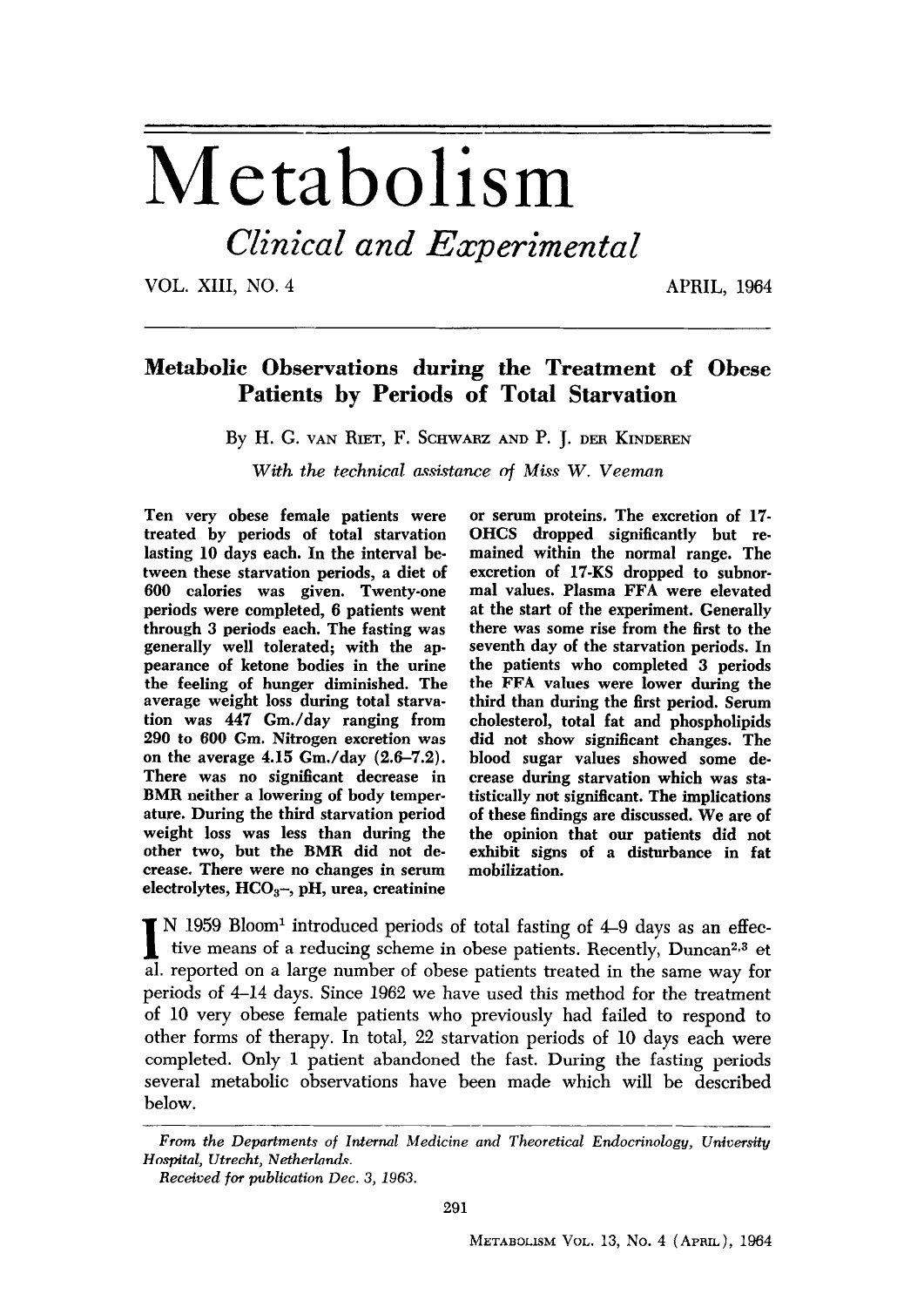#### **MATERIALS AND METHODS**

**The** age of the patients varied between 18 and 52 years. Before admission the scope and purpose of the treatment and of the investigation were explained to each patient in order to insure their willingness to cooperate. After hospitalization the patients were placed on a 600 calory diet for a period of 7 to 21 days. During this period routine studies were done to exclude complicating diseases.

In 2 patients who were suspected of having Gushing's syndrome, detailed endocrinological studies were performed.

In the fasting periods, in this article also called periods of total starvation, only water. tea and coffee without milk or sugar were allowed. Vitamin preparations were prescribed. During the initial period anorexigenic drugs were given to alleviate sensations of hunger. This medication could generally be stopped after the first 3 or 4 days of the starvation regimen. Physical activity was not restricted. During the intervals between the starvation periods the patients were given a 600 calory diet which consisted of 53 Gm. carbohydrate, 65 Gm. protein and 15 Gm. fat.

In 3 patients in whom a nitrogen balance was performed during feeding periods, a standard diet of hletrecal (Mead Johnson) 600 cal. daily was also used. For study of protein loss stool collections were made. To delincate the start and the end of the collection periods the patients were given charcoal, respectively. carmine markers. During the periods of study daily 24-hour urine specimens were collected also. Both stools and urine were analyzed for nitrogen with Kjeldhal's method.

BMR was estimated by the diaferometric method of Noyons.

One Gm. barbital was administered orally to the patients 1 hour prior to the determination.

Determinations of cholesterol were performed by a modification of the method of Zlatkis and  $Zak$ ;<sup>4</sup> phospholipids were measured by the method of Connerty et al.;<sup>5</sup> total fat determinations were carried out by performance of a gravimetric method;<sup>6</sup> serum was deproteinated with aIcoho1 96 per cent, the filtrate evaporated and then extracted with petroleum-ether, the residue was then weighed. FF9 were determined according to the method of Dole, as modified by Dole and Meinertz;' titrations were carried out with thymol blue as indicator.

Glucose and urea values were measured with the autoanalyzer. Sodium, potassium, chloride,  $HCO<sub>3</sub>$ , creatinine and serum proteins were determined by current methods of our routine laboratory. Acetone in urine was determined by using Acetest reagent tablets (Ames Company of Miles Lab. Ltd., England); acetyl-acetic acid in urine by the method of Gerhardt. Serum pH measurements were carried out by the micromethod of Astrup.<sup>8</sup> Urinary excretion of total 17-OHCS was determined by the method of Norymberski;<sup>9</sup> 17-KS by a modification of the Drekter method.10

### **RESULTS AND DISCUSSION**

#### **I.** Weight Reduction, Protein Loss and Calory Requirement

The periods of total starvation were well tolerated by all patients, except 1 who abandoned the treatment.

Complaints during the total fast consisted of headache, lightheadedness and a slight feeling of weakness. Hunger was felt mainly in the first 3 to 4 days and could be alleviated by 5 mg. dextroamphetamine thrice daily; with the development of ketonuria hunger disappeared. Ketonuria increased each day and at last acetyl-acetic acid was found also.

Figure 1 shows the weight reduction in our patients.

During the initial period, especially on the first days after admission most of the patients showed a considerable loss of weight on a diet of 666 calo-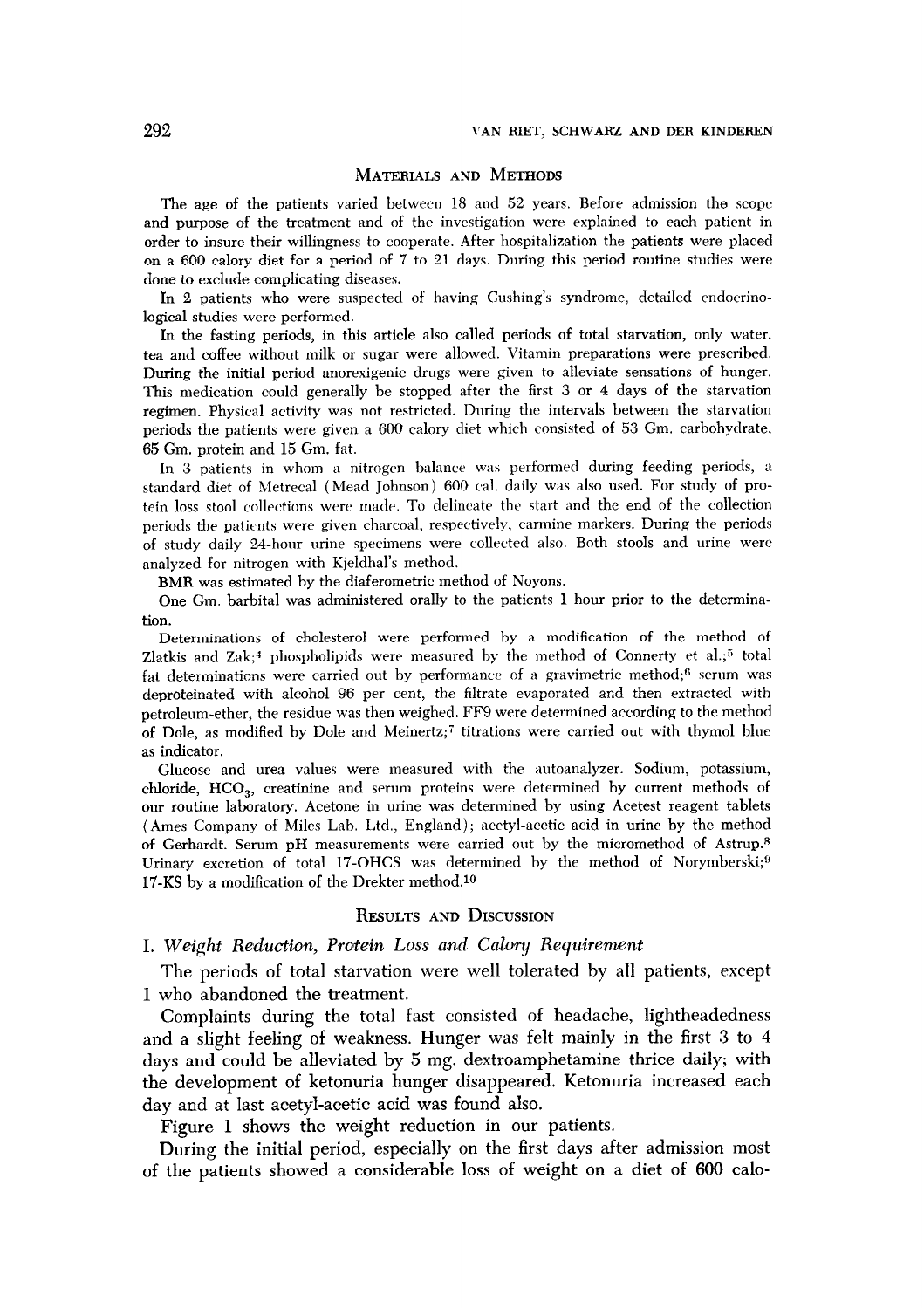

**Fig. L-Weight reduction in 10 obese female patients.** The thick lines represent the weight loss during total fasting, weight loss in the 600 caloric periods is given in dotted lines.

ries. In 5 patients the weight reduction was even greater than during the starvation periods which followed. On the other hand, during the periods between those of total starvation the 600 calory diet produced a weight gain in nearly all patients. These facts demonstrate clearly the role fluid retention and fluid loss are playing in such experiments. (Newburg<sup>11</sup> has shown that the ability of obese patients to maintain weight on a low calory diet is due to fluid retention). During total starvation the average weight loss amounted to 447 Gm./24 hours with a range of 290 to 600 Gm.

Undoubtedly, this weight reduction was partly caused by loss of body fluid. Nevertheless, it is interesting to compare the results of the 3 periods in the 6 patients who completed 3 courses of total starvation (table 1).

It appears that generally the weight reduction was less in the third period than in the first. The difference is significant ( $p < 0.05$  Wilcoxon two sample test).

Daily nitrogen excretion in urine and feces during the starvation periods was on the average 4.15 Gm. (2.6-7.2). The mean protein loss was calculated from these figures to be 26 Gm. daily (range 16.2-45 Gm.). The nitrogen balance in the 600 calory periods has been calculated in 3 patients.

In 1 patient (pat. N.) a negative balance was found (N-intake 44.6 Gm., N-output 59.7 Gm. in 6 days), in the other two there was a positive balance: pat. B. (N-intake 52 Gm., N-output 46.8 Gm. in 7 days) and pat. K. (N-intake 80.1 Gm., N-output 50.7 Gm. in 11 days).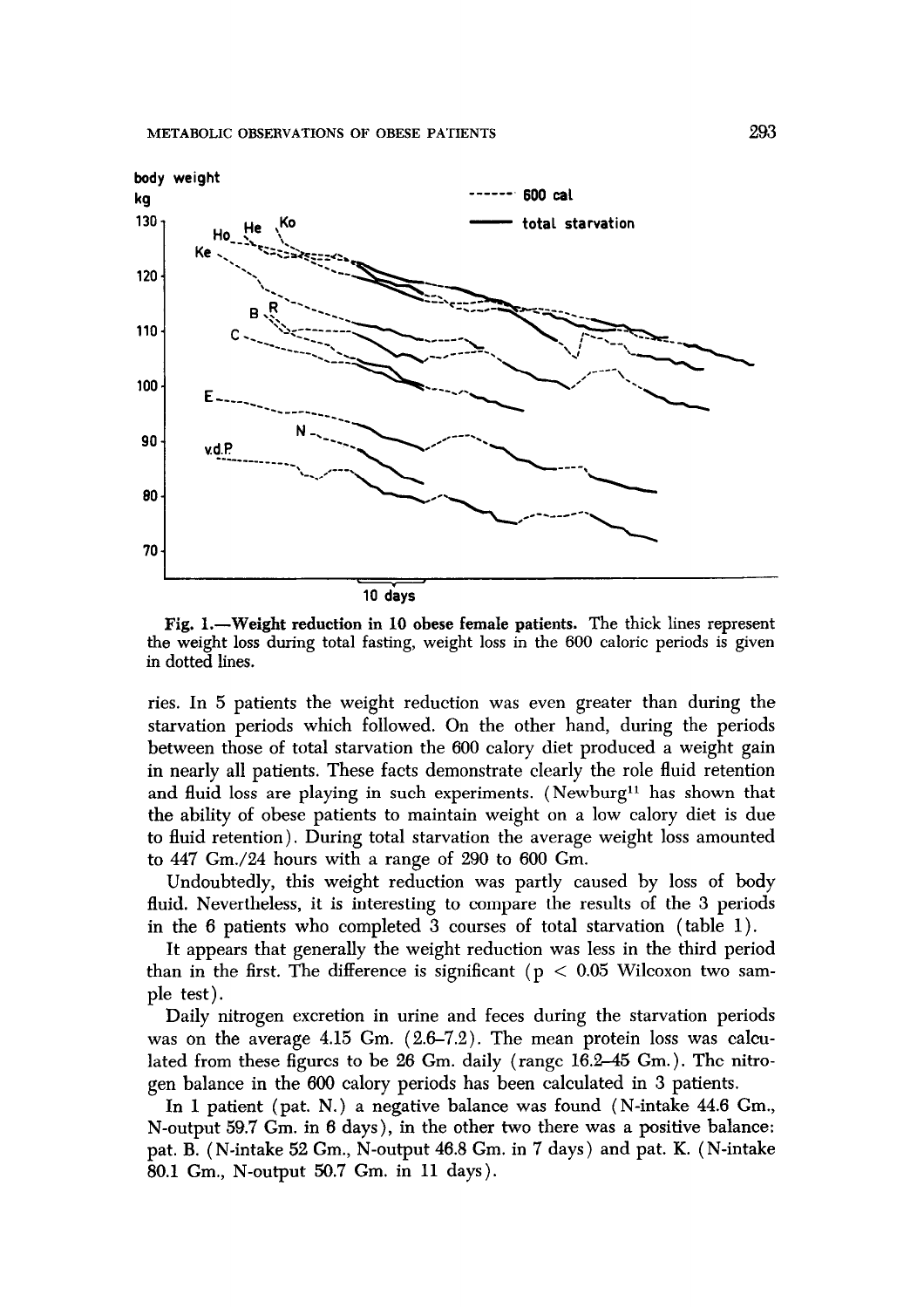| Case No. plus | <b>Starvation Periods</b> |     |     |                   |  |
|---------------|---------------------------|-----|-----|-------------------|--|
| Initials      |                           |     | ш   | Mean of 3 Periods |  |
| 1. Ko.        | 430                       | 480 | 300 | 413               |  |
| 2. Ho.        | 450                       | 270 | 310 | 343               |  |
| 3. R.         | 550                       | 620 | 340 | 503               |  |
| 4. E.         | 440                       | 430 | 280 | 383               |  |
| 5. He.        | 570                       | 750 | 270 | 530               |  |
| 6. v.d.P.     | 590                       | 510 | 550 | 550               |  |

Table *I.-Mean* Weight *Loss (Gm./24 hr.)* of 6 *Obese* Patients

The nitrogen loss was not greater during the last than during the first starvation period.

BMR values, determined on the first and seventh day of starvation and just before feeding was resumed, are shown in table 2. There is no consistent tendency of the BMR during each period (sign test). The rather low RQ values indicate a relatively high fat metabolism. The BMR is in the range to be expected in obese patients.<sup>12</sup> In some instances the BMR decreased somewhat during starvation. Theoretically this must be expected as body surface diminishes, but this would be of no practical importance in our patients. There is no indication of increased body economy by lowering basal caloric consumption, neither was there a decrease in body temperature as is seen in patients with severe emaciation, e.g., anorexia nervosa.

During total starvation our patients had to live on protein breakdown and on energy derived from depot fat. The carbohydrate stores of the body are so small that they can be neglected. The rather low RQ values found in our patients (table 2) are in good agreement with this theory.

Calculation of the daily calory requirement should be possible from weight reduction and protein loss if fluid equilibrium could be assumed. This is clearly not the case for short periods like the starvation periods (see fig. 1).

If, however, the whole time from the first day of the first starvation period until the last day of the last period is taken  $(27-60 \text{ days})$ , it can be assumed that there is no undue loss or gain of body fluid, at least not to an extent which would influence our calculation.

In the following calculation the water content of "fat tissue" is taken to be 20 per cent, of "protein tissue" 70 per cent; 1 Kg. of "fat tissue" therefore yields 7,200 calories, I Kg. of "protein tissue" 1,206 calories. The daily calory requirement is then found by the formula:

Cal. Req. = 
$$
\frac{7.2 \text{ A} - 6 \text{ ap} + 600 \text{ b}}{a + \text{b}}
$$
, in which

\nA = total weight loss

\na = days 0 cal.

\nb = days 600 cal.

\np = protein loss per day in Gm.

The specific dynamic action during the feeding periods is neglected. The calculation could be done for 7 of our patients. We found an average of 2,125 calories per day with a range from 1,647 to 2,449 calories.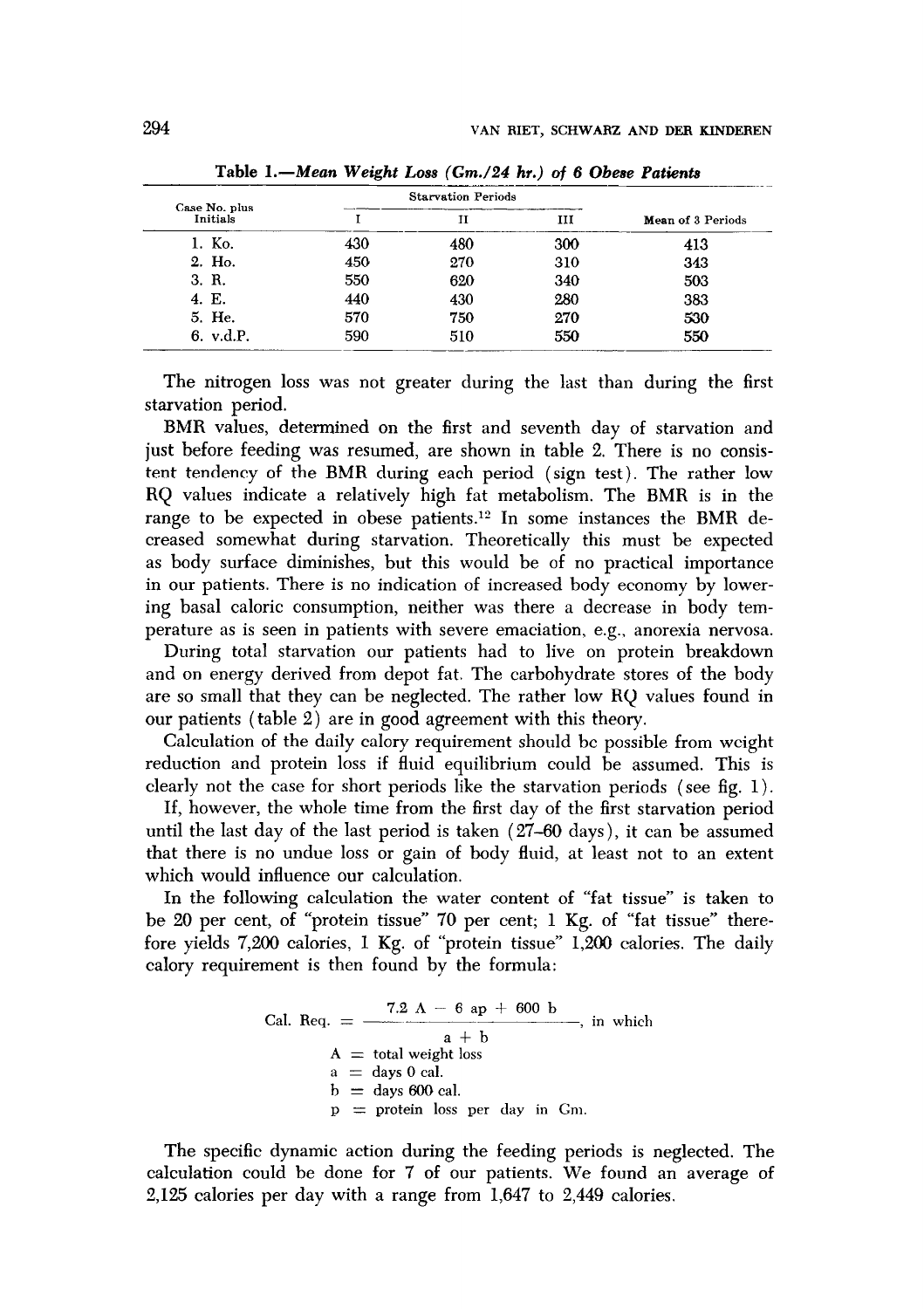| Case No. plus<br>Initials | <b>Starvation</b><br>Period | BMR   | RQ   | Case No. plus<br>Initials | <b>Starvation</b><br>Period | BMR   | RQ                       |
|---------------------------|-----------------------------|-------|------|---------------------------|-----------------------------|-------|--------------------------|
| 1. Ko.                    | I                           | 2,093 | —    |                           |                             | 1,588 | 0.77                     |
|                           |                             | 1,699 | 0.73 |                           | I                           | 1,388 | 0.73                     |
|                           |                             | 1,602 | 0.80 |                           |                             | 1,562 | 0.74                     |
|                           | п                           | 1,577 |      |                           |                             | 1,536 | 0.75                     |
|                           |                             | 1,488 | 0.70 | 5. He.                    | $\mathbf{I}$                | 1,478 | 0.82                     |
|                           |                             | 1,627 | 0.70 |                           |                             | 1,361 | 0.77                     |
|                           | Ш                           | 1,588 |      |                           |                             | 1,764 | -                        |
|                           |                             | 1,446 | 0.77 |                           | III                         | 1,676 | 0.74                     |
|                           |                             | 1,809 |      |                           |                             | 1,714 |                          |
|                           | $\mathbf I$                 | 1,627 | 0.76 |                           |                             | 1,932 | 0.89                     |
|                           |                             |       |      |                           | I                           | 1,606 |                          |
| 2. Ho.                    | п                           | 1,636 | 0.71 |                           |                             | 1,378 | 0.81                     |
|                           |                             | 1,814 | 0.79 |                           |                             |       |                          |
|                           |                             | 1,454 | 0.86 |                           |                             | 1,470 | 0.76                     |
|                           | III                         | 1,638 | 0.74 | 6. v.d.P.                 | п                           | 1,616 | 0.80                     |
|                           |                             | 1,651 | 0.78 |                           |                             | 1,510 | $\overline{\phantom{0}}$ |
|                           |                             | 1,657 |      |                           |                             | 1,486 | 0.74                     |
|                           |                             |       |      |                           | Ш                           | 1,071 | 0.77                     |
|                           |                             |       |      |                           |                             | 1,356 | 0.77                     |
|                           |                             | 1,701 | 0.73 |                           |                             |       |                          |
|                           | I                           | 1,508 | 0.72 |                           |                             |       |                          |
| 3. R.                     |                             | 1,779 |      | 7. C.                     | I                           | 1,454 | 0.71                     |
|                           |                             | 1,638 | 0.73 |                           |                             | 1,520 | 0.80                     |
|                           | $\mathbf{I}$                | 1,725 |      |                           |                             | 1,739 | 0.75                     |
|                           |                             | 1,355 | 0.72 |                           |                             |       |                          |
|                           | III                         |       |      |                           |                             | 1,645 | 0.74                     |
|                           |                             | 1,455 | 0.76 | 8. N.                     | I                           | 1,588 |                          |
|                           |                             | 1,172 | 0.86 |                           |                             | 1,487 | 0.74                     |
|                           |                             | 1,570 | 0.76 |                           |                             |       |                          |
| 4. E.                     | I                           |       |      |                           |                             | 1,645 | 0.74                     |
|                           |                             | 1,588 |      | 9. B.                     | I                           | 1,606 | 0.76                     |
|                           |                             | 1,462 | 0.70 |                           |                             | 1,452 | 0.82                     |
|                           |                             | 1,478 | 0.73 |                           |                             |       |                          |
|                           |                             | 1,371 | 0.89 |                           |                             |       |                          |
|                           | п                           | 1,420 | 0.76 |                           |                             |       |                          |
|                           |                             | 1,468 | 0.83 |                           |                             |       |                          |
|                           | Ш                           | 1,631 | 0.81 |                           |                             |       |                          |
|                           |                             | 1,388 | 0.76 |                           |                             |       |                          |
|                           |                             | 1,554 | 0.76 |                           |                             |       |                          |

Table 2.-BMR and RQ Values in 9 Obese Patients during Treatment with Total Starvation (Determined on the First, Seventh and Eleventh Day just before Feeding was Resumed)

From these data and the mean BMR, the amount of energy used for daily activities can be approximated (table 3). In patient E. the result is peculiarly low. The only explanation we can think of are dietary indiscretions which escaped notice. This girl had in fact an exceptionally great increase in weight during one of the 600 calory periods. The other patients needed between 468 and 881 calories for their daily activities in the hospital ward. These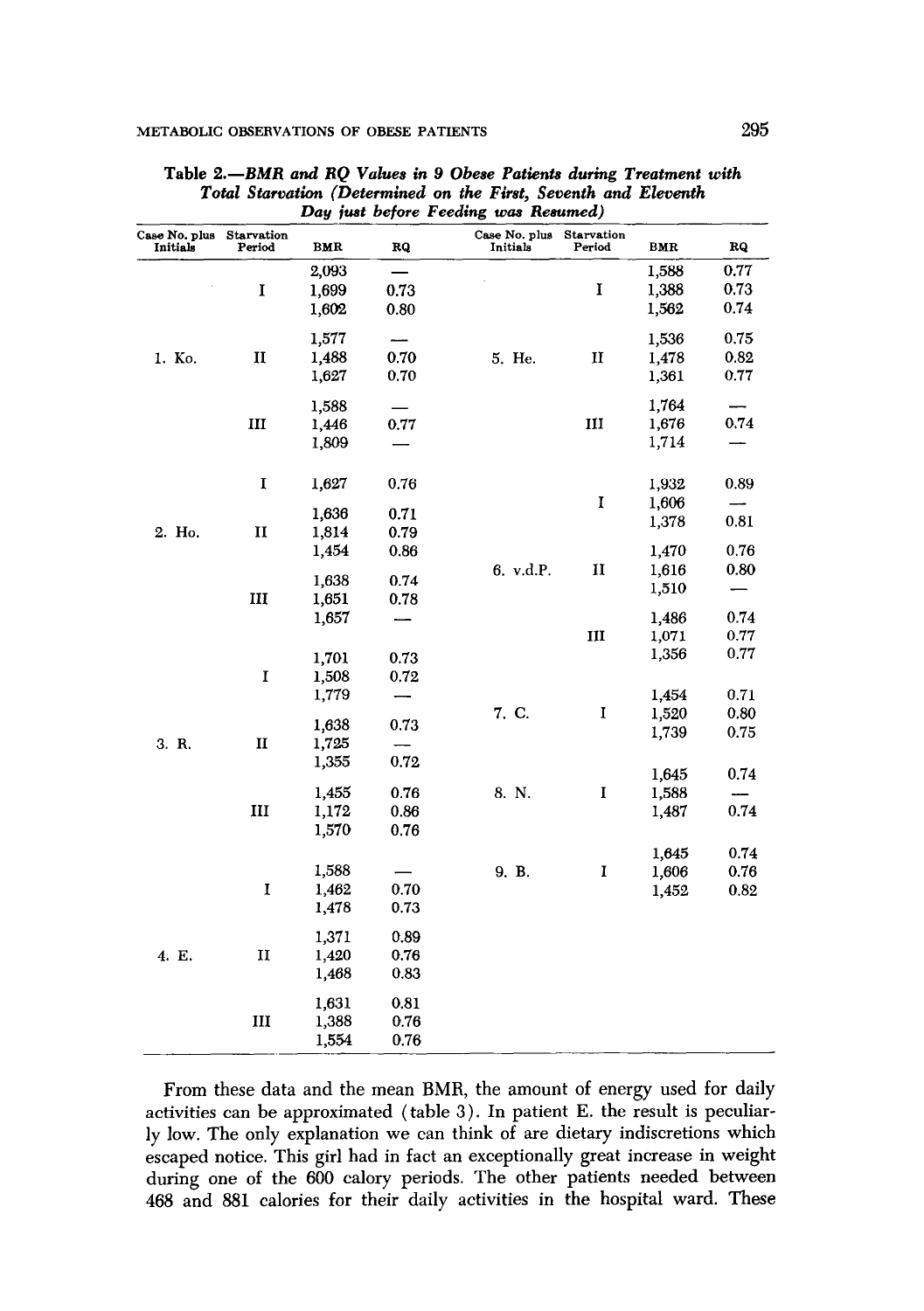| <i>DA Subtraction of the mean Dimit ration</i> |                                    |                                        |                            |  |  |
|------------------------------------------------|------------------------------------|----------------------------------------|----------------------------|--|--|
| Case No. plus<br>In tials                      | Calc. Cal.<br>Req./Day<br>Calories | BMR (Mean of<br>9 Determ.)<br>Calories | Phys. Act./Day<br>Calories |  |  |
| 1. Ko.                                         | 2.233                              | 1,659                                  | 574                        |  |  |
| 2. Ho.                                         | 2,130                              | 1,639                                  | 491                        |  |  |
| 3. R.                                          | 2,046                              | 1,545                                  | 541                        |  |  |
| 4. E.                                          | 1.647                              | 1,484                                  | 163                        |  |  |
| 5. He.                                         | 2,423                              | 1,563                                  | 784                        |  |  |
| 6. v.d.P.                                      | 1,960                              | 1,492                                  | 468                        |  |  |
| 7. B.                                          | 2.449                              | 1,568                                  | 881                        |  |  |

| Table 3.—Calculated Data for Caloric Requirement of 7 Obese Patients during a |  |
|-------------------------------------------------------------------------------|--|
| Starvation Regimen. Figures for Physical Activity were Obtained               |  |
| by Subtraction of the Mean RMR Values                                         |  |

values are higher than those estimated by Lusk,<sup>13</sup> but seem to be reasonable in view of the fact that our patients participated in activities as walking, dish washing, etc., in the ward. There is a remarkable difference between our findings and those of  $Bloom<sup>1</sup>$  and  $Duncan.<sup>2,3</sup>$  These authors report that the weight loss of their fasting patients amounted to more than 1 Kg. daily on the average. The maximum we have seen during one of the fasting periods was 750 Gm. Even if excessive fluid loss is taken into consideration this difference is difficult to explain. The physical activity of their patients appeared to be of the same order as of our patients as far as can be judged from the reports. Bloom states that the weight loss exceeded that which could be explained by caloric energy expenditure and urinary water loss. The findings of Bloom and Duncan that the feeling of hunger disappears when ketonuria develops is corroborated by this study.

Adaptation to undernutrition in normal persons has been extensively dealt with by Keys.<sup>14</sup> He found a marked reduction of the BMR; in the Minnesota Experiment the total rate of basal metabolism at the end of semistarvation was 40 per cent less than in the control period. Keys reported a small decrease in body temperature. If decrease in BMR and lowering of body temperature are taken as objective signs of real starvation, it appears that our patients were not really "starved" and probably had free access to their depots of body fat.

# II. Electrolytes,  $HCO<sub>s</sub><sup>-</sup>$  pH Urea, Creatinine and Serum Proteins

Serum values were determined on the first, seventh day and at the end of total starvation. Apart from a slight decrease of the  $HCO_3^-$  no changes in electrolyte values were seen. The pH remained on a normal level and varied between  $7^{53}$  and  $7^{32}$ . Urea and creatinine values were always normal. The serum proteins also remained constant. This could be expected as the nitrogen loss of our patients was not considerable; only in patients wth severe emaciation serum proteins appear to be decreased as is known from famine victims and patients with debilitating diseases.

#### III. Steroid Excretion

Elevation of the excretion of 17-KS and 17-OHCS in obesity and return to normal values after weight reduction has been shown by several authors.<sup>15-17</sup>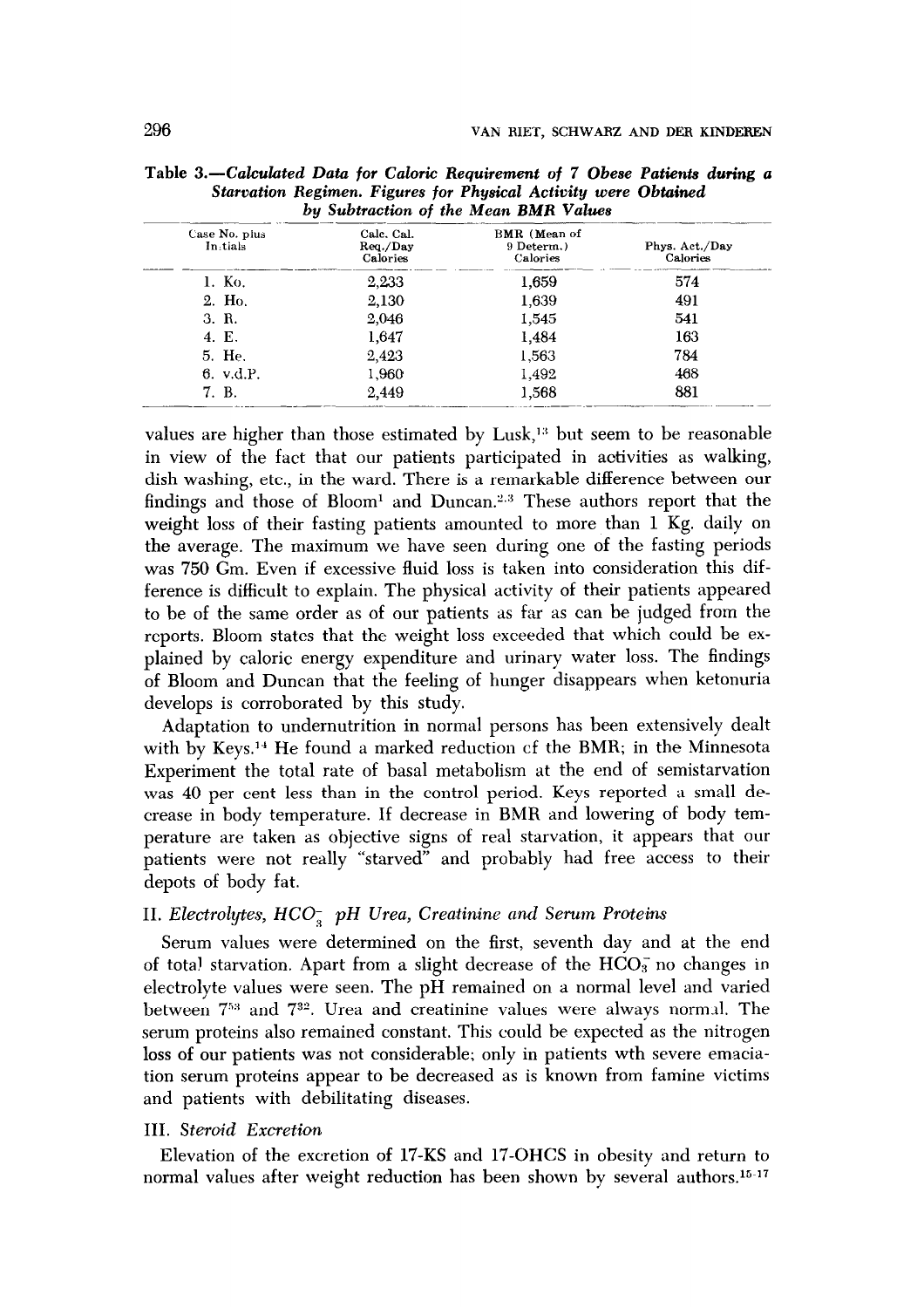

 $Fig. 2.—(Left)$ total starvation. Excretion of 17-KS in 6 obese female patients during 3 periods of

**Fig. 3.**-(Right) Excretion of 17-OHCS in 6 obese female patients during 3 periods of total starvation.

The same trend has been observed by De Waard and Schwarz<sup>18</sup> for adrenal estrogens. Recently, Migeon et al.<sup>19</sup> reported on an elevated cortisol production rate in obesity.

In our study 17-KS and 17-OHCS excretions were high in 1 patient (v.d.P. ), normal in the others. In all patients during the period of treatment the values dropped rather uniformly (fig. 2 and 3). It is noteworthy that the 17-OHCS excretion stayed within the normal range, while 17-KS dropped to definitely low values.

In the case of patient v.d.P., a girl of 18 who was initially suspected of having Cushings syndrome, not only the steroid values decreased, but the GITT which showed a pathologic curve returned to normal during the starvation period.

Nine patients had normal menstrual cycles, 1 (pat. E.) had secondary amenorrhea for half a year prior to admission. This amenorrhea still persists.

#### IV. Serum *Lipids and Bhwd Sugar*

The course of the FFA concentration in the plasma during the time of observation is shown in figure 4.

In all except 2 patients the FFA level was above the normal range at the start of the first starvation period. Generally the FFA were less elevated during the third starvation period than during the first.

The mean FFA values on the seventh day of total starvation are significantly higher than those on the first day (  $0.01 < p < 0.02$  Students t test  $t = 3.19$ ) (fig. 5). But as can be seen in figure 4, analyses of the curves of the individual patient show no general trend. In some patients there is a definite rise from the first to the seventh day of starvation followed by a decline towards the end of the period. The blood sugar values showed some decline from the first to the seventh day but the difference is not significant.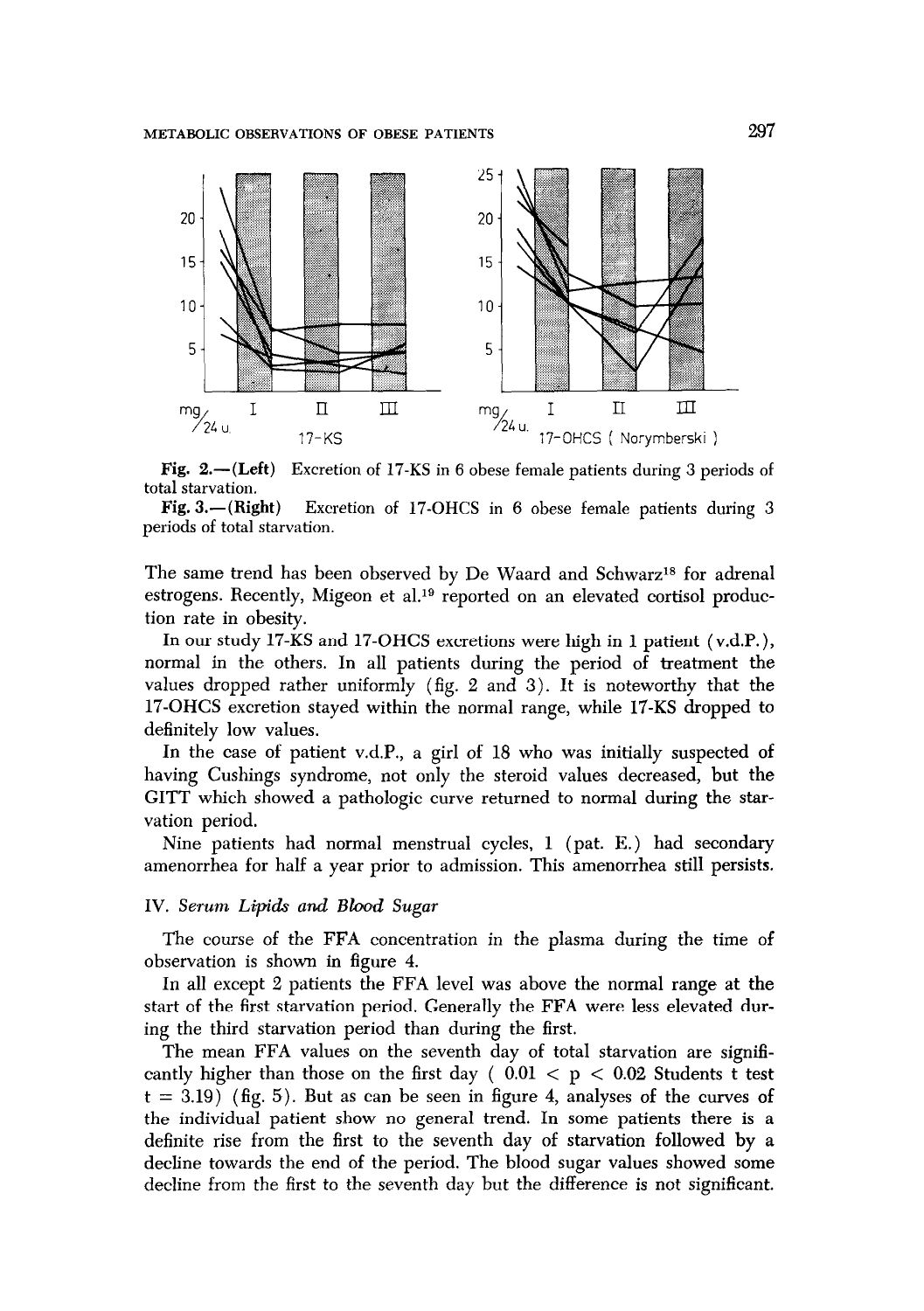



Fig. 4.-Course of plasma FFA concentration in the individual patient during the treatment. The striated area represents the range of FFA levels determined in venous blood of normal subjects after an overnight fast.

It **must** be kept in mind that the fasting first day values reported, were obtained from patients who had been on a semi-starvation diet (600 cal.) for a prolonged period. The fact that elevated FFA and cholesterol values were found is therefore not surprising.

The mean cholesterol values did not show an increase during the starvation periods, they were all above the normal range. Neither did determinations of total fat and phospholipids reveal any changes, these values remained within the normal range.

Analysis of the response of the individual patient showed no correlation between FFA changes and those of the other serum lipid fractions.

## **GENERAL COMMENT**

Obesity is obviously caused by an imbalance between calory intake and calory expenditure. The reason for this imbalance has been sought either in a disturbance of appetite regulating mechanisms or in a metabolic disturbance causing an impaired mobilization of body fat. In this study we are not concerned with the first possibility, but want to discuss the theory about a fault in fat mobilization.

If obese individuals have difficulties in deriving energy from their stores of adipose tissue, this must necessarily show up during periods of prolonged fasting like those to which our patients have been submitted. They would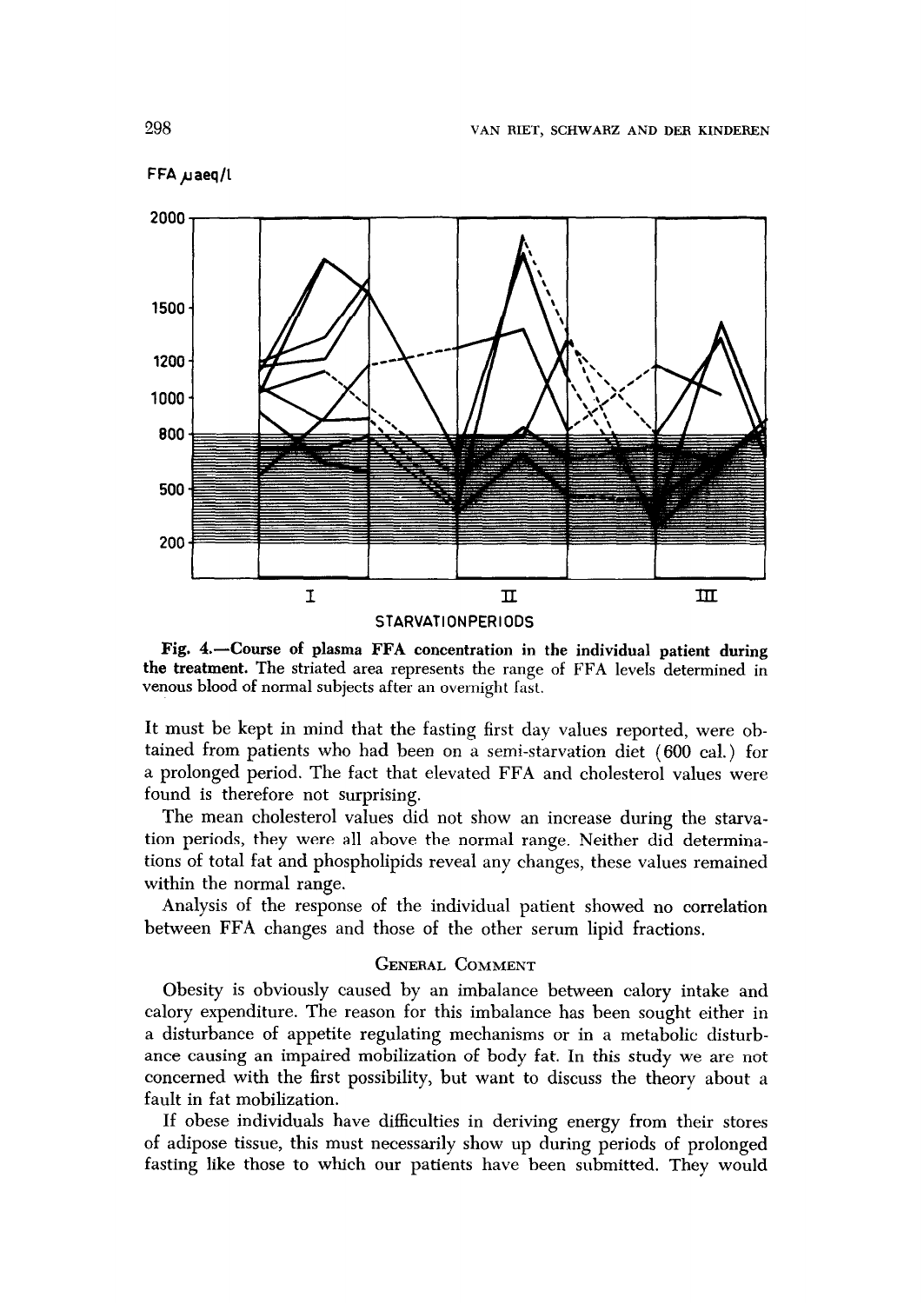

Fig. 5.—FFA and blood sugar levels in 10 obese patients during treatment with starvation periods, all periods taken together. The last blood sample is taken just before resumption of feeding. The horizontal bars indicate the mean value, broken lines indicate the normal range.

either be forced to break down large quantities of body protein, or to economize sharply in caloric expenditure.

In the patients presented herein the nitrogen excretion remained low during the whole period of study, indicating that no appreciable amount of energy was derived from protein breakdown, neither was there an increase in nitrogen excretion from the first to the third of the starvation periods. Keys has shown, that normal persons who were placed on a semi-starvation diet for a long time exhibited a marked decrease in BMR together with a lowering of body temperature. The same reaction is well known in the clinical picture of anorexia nervosa. This would, in our opinion, represent the real signs of starvation, caused by depletion of body stores and the urgent need of body economy. In our patients, however, there was no significant decrease of the BMR and no lowering of body temperature was noted. Although some patients complained of a feeling of weakness, muscular strength was not impaired. One of the patients was suffering from secondary amenorrhea for several months, in the others the menstrual cycles continued undisturbed. These facts indicate that during the time when feeding was insignificant or insufficient, our patients had free access to their fat stores and thereby could satisfy their metabolic needs.

Arguments in favor of a deficient fat mobilization have been given by several authors. Dole<sup>20</sup> and Gordon<sup>21</sup> found elevated FFA levels in the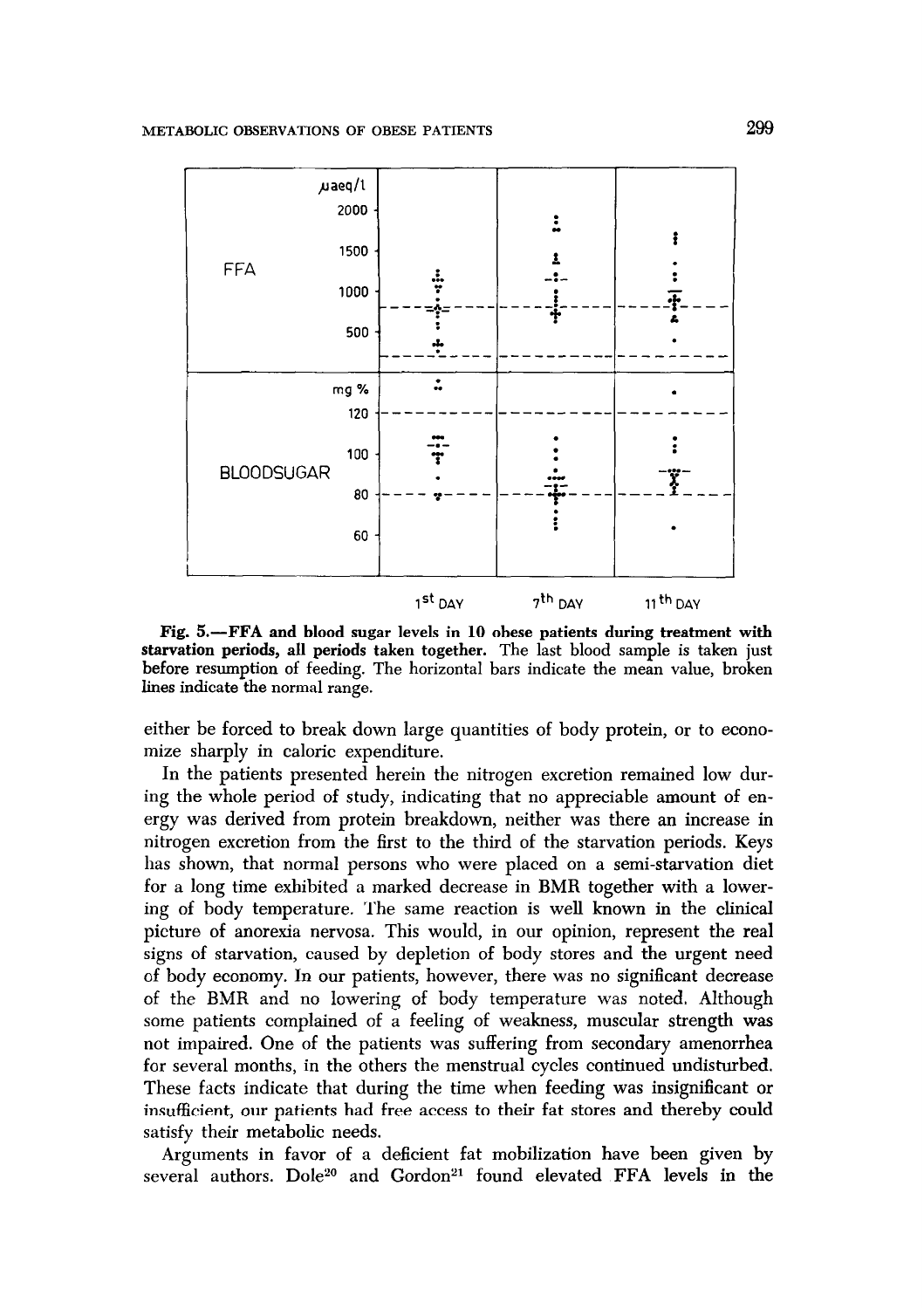

Fig. 6.—Levels of total fat, phospholipids and cholesterol in venous blood of 10 obese patients during treatment with starvation periods, all periods taken together.

plasma of obese persons, but the increase in FFA during short-term fasting was less in the obese than in the normal.<sup>21</sup> In our study we also found high FFA levels at the start of the experiment.

It must be remembered, however, that our patients had been on a very low caloric diet for some time before the first determinaton was done. Armstrong et al.<sup>22</sup> have shown in dogs that changes in FFA uptake by the tissues are simple mass action effects of plasma FFA concentration. If this can be applied to man, it would be reasonable to expect that an individual would adapt his plasma FFA level in such a way that the metabolic needs of the tissues can be met. This means that in an obese patient on a reducing diet high values will be found. The findings in our patients can be explained in this way. Unfortunately, Dole and Gordon give no information about the diet used by their obese patients during the time before the FFA determinations. On fasting the increase in plasma FFA would have to be only sufficient to compensate for the amount of calories omitted. In our patients in whom this difference was only 600 calories no big rise could be expected.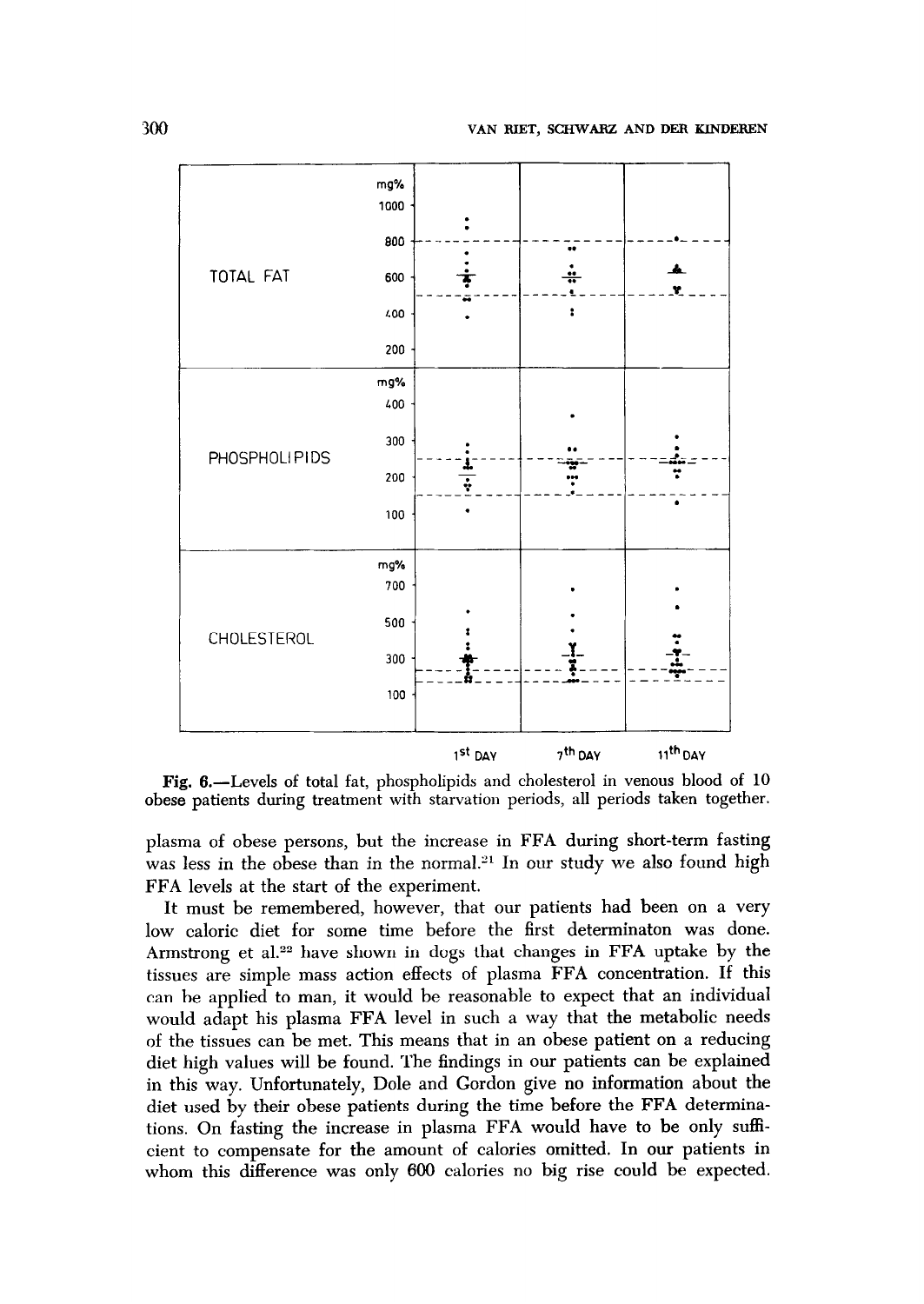**We found some increase between the first and the seventh day of starvation but on the average it was barely significant.** 

**Opie et a1.23 calculated the absolute amount of FFA mobilization from the plasma levels and found that per Kg. of adipose tissue less was mobilized in the obese than in the normal. If there is a regulation of FFA release depending on the energy requirements of the moment there is no reason why the obese should release per Kg. of adipose tissue as much as the normal. Figure 4 shows that during the first starvation period of our patients plasma FFA levels were on the average higher during the third period, when weight loss was also less (table 1). Probably the patients decreased their physical activity during this period to some extent. The question, however, whether this difference in FFA levels was due only to a decrease in metabolic needs or was caused by some adaptation of tissue metabolism, facilitating FFA oxidation, cannot be answered at the moment and will be the subject of further investigation.** 

#### **ACKNOWLEDGMENT**

Part of the biochemical determinations have been done in the biochemical research laboratory of our Hospital under the supervision of Dr. J. de Wael. We are grateful for his collaboration. We also want to thank the dietists Miss P. J. Padmos, Miss F. C. Willemse and Miss W. van Breukelen for the help given in the treatment of patients.

#### **REFERENCES**

- tion to the treatment of obesity. Forum, 1958. Metabolism 8:214, 1959. 9. Appleby, J. I., Gibson, G., Norymberski,
- control of intractable obesity. Am. J. oids. Biochem. J. 60:453, 1955.
- 
- 4. Gorter, E., and De Graaff, W. C.: 1952. Klinische Diagnostiek. Deel I Leiden, 11. Newburgh, L. H.: Obesity. In Williams,
- 5. Connerty, H. V., Briggs, A. R., and ders, 1950. Eaton, E. H., Jr.: Simplified de- 12. Strang, J. M.: Obesity. In Duncan, G. 1961. 1959.
- Klinische Diagnostiek. Dee1 I Leiden, Philadelphia, Saunders, 1928. H. E. Stenfert Kroese N.V., 1956, p. 14. Keys, A., Brozek, J., Henschel, A.,
- 7. Dole, V. P., and Meinertz, H.: Microacids in plasma and tissues. J. Biol. nesota Press, 1950.
- 1. Bloom, W. K.: Fasting as an introduc- 8. Astrup, P.: Ciba Foundation Research
- 2. Duncan, G. G., Jenson, W. K., Cristo- J. K., and Stubbs, R. D.: Indirect fori, F. C., and Schless, G. L.: In- analysis of corticosteroids: the determittent fasts in the correction and termination of 17-hydroxycorticoster-
- Med. Sci. 245:515, 1963. 10. Drekter, I. J., Heisler, A., Scism, G. R., 3. -, -, Fraser, R. I., and Cristofori, F. Stern, S., Pearson, S., and McGawack, C.: Correction and control of intract- T. H.: The determination of urinary able obesity. J.A.M.A. 181:309, 1962. steroids. J. Clin. Endocrinol. 12:55,
	- H. E. Stenfert Kroese N.V., 1956, R. H. (Ed.): Textbook of Endocrinp. 293. ology, Chap. 11. Philadelphia, Saun-
	- terminations of the lipid components G. (Ed.): Diseases of Metabolism, of blood serum. Clin. Chem. 7:43, Chap. 8. Philadelphia, Saunders,
- 6. Gorter, E., and De Graaff, W. C.: 13. Lusk, G.: Science of Nutrition, 4th ed.
	- 289. Mickelsen, O., and Longstreet Taydetermination of long-chain fatty ation. Minneapolis, University of Min-
	- Chem. 235:2595, 1960. 15. Cohen, H.: 17-Ketogenic steroid excre-